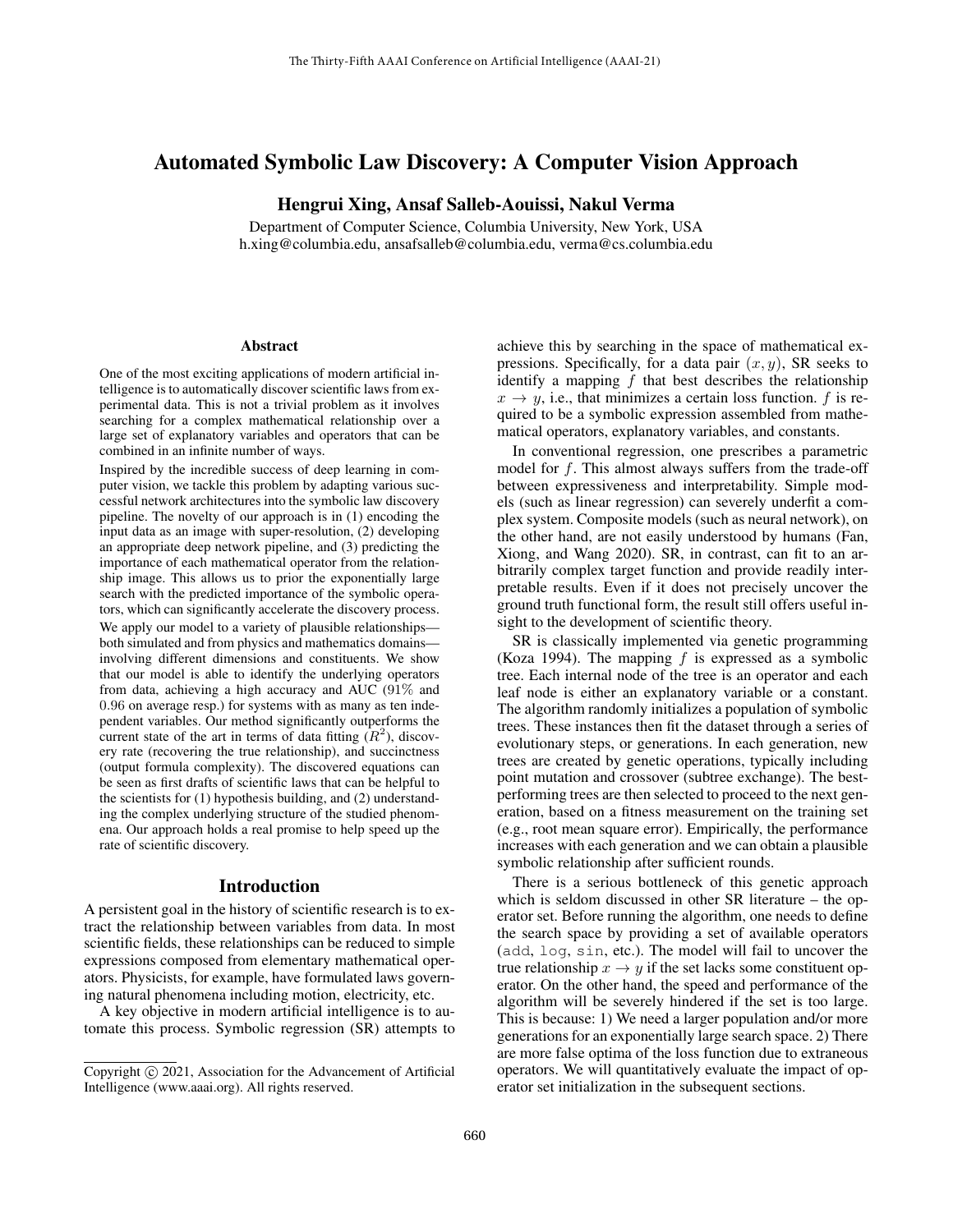Ideally, we should prior the algorithm with and only with the operators that constitute the actual symbolic relationship. However, this information is most often not provided with the raw data when scientists study a new system. In this paper, we focus on this symbolic operator identification problem. Formally, we are given data pair  $(x, y)$ , such that each  $i<sup>th</sup>$  observation satisfies  $y<sup>i</sup> = f(x<sup>i</sup>) + \epsilon$ . Here f is a symbolic relationship and  $\epsilon$  is random noise. Our model determines whether an operator is contained within the expression of  $f$ .

We present Deep Symbolic Tree Operator Identifier (De-STrOI) as the first practical solution. DeSTrOI first extracts the relationship between variables and encode it into an image. We employ a super-resolution residual network (ResNet) as our encoder. We then use a deep convolutional neural network (CNN) to decode from the image and predict the existence of each operator, given in an importance score. We apply a gated attention mechanism to account for high dimensional data. Our architecture is able to achieve 85%-96% accuracy and 0.90-0.99 area under curve (AUC) for our test operators (add, mul, inv, sqrt, log, sin) and up to 10 explanatory variables. We apply our results to genetic algorithms and find a  $\sim 10\%$  increase in  $R^2$ , ∼ 25% increase in discovery rate and ∼ 10% decrease in output formula complexity (all statistically significant). Our model also significantly improves the efficiency for other non-genetic state-of-the-art SR methods.

Our paper is organized as follows: In Methods, we describe the DeSTrOI architecture including encoder, decoder and the attention mechanism. In Results for Synthetic Data, we discuss our synthetic dataset and the training process. We also present the DeSTrOI performance and compare it to two simpler baseline models that we develop. In Results for Real Data, we apply DeSTrOI to actual problems in mathematics, physics and engineering, as real scientists would.

DeSTrOI will be useful even outside of the context of SR. By identifying the mathematical operators from data, it can guide scientific researchers to derive the underlying formulas. For example, our algorithm can report, with high confidence, whether or not there should be a sinusoidal component in the mapping  $x \to y$ . This effectively provides insight for scientists to understand the nature of this relationship.

### Related Works

# Symbolic Regression (SR)

Symbolic equation generation from data was first studied in computational physics (Crutchfield and Mcnamara 1987; Crutchfield and Young 1989). Later, Koza (1994) formulated SR as an artificial intelligence problem and designed the popular genetic algorithm solution. This method is modified and applied in the seminal work by Schmidt and Lipson (2009) to discover equations of motion in nonlinear dynamical systems. The authors later developed Eureqa, the first commercialized SR software.

Evolutionary algorithms have since become the predominant method for SR, and several optimizations have been developed to improve its accuracy and efficiency (Nguyen et al. 2011; Amir Haeri, Ebadzadeh, and Folino 2017). This body of works mainly focus on the evolutionary process. They attempt to achieve better performance through loss function selection, pruning, and hyper-parameter adjustments. Our work innovatively highlights the operator set as an important prior for the algorithm. We demonstrate that the operator set initialization significantly impacts the genetic algorithm performance. Some authors have considered methods for operator set optimization (Lu, Ren, and Wang 2016). However, they all rely on external information such as expert knowledge to prior the algorithm. Our DeSTrOI approach, on the other hand, seeks to identify the operators from the raw data itself.

#### Deep Learning for SR

Developments in machine learning (esp. deep learning) have prompted researchers to apply these methods in SR. Udrescu and Tegmark (2020) recently developed AI Feynman, a framework that constructs the underlying symbolic equation through a series of feature extraction steps. In particular, they use a multi-layer perceptron (MLP) to fit the data and identify symmetries such as translational invariance. This is, in fact, a very crude version of our architecture. We provide super-resolution ResNet as a more accurate encoder than MLP. Moreover, while they try to identify hand-crafted symmetry features, we use deep CNN to automatically learn from the images. As we show later, DeSTrOI with genetic algorithm significantly outperforms AI Feynman.

Sahoo, Lampert, and Martius (2018) developed an Equation Learner Network. It replaces the activation function of each internal node in an MLP with a mathematical operator. This model can indirectly select operators by imposing an L1 regularization. However, this architecture strictly limits the depth and width of the symbolic tree. In addition, because gradient has to propagate through each internal node, divergent operators such as log and sqrt cannot be included, severely biasing the search space.

Deep generative models are also explored in recent studies as an alternative to genetic algorithms. Kusner, Paige, and Hernández-Lobato (2017) use variational autoencoder to train a latent space representation for the symbolic expressions. Language models with recursive neural networks are applied to "translate" the dataset to a string representation of the symbolic tree (e.g., a preorder traversal). To deal with the non-differentiable loss, Anjum et al. (2019) use an evolutionary algorithm and Petersen (2019) uses deep reinforcement learning to optimize the parameters. These methods do not, in general, outperform state-of-the-art genetic algorithm solutions. They additionally suffer from the problem that their output string might not reconstruct to a valid symbolic tree (incorrect grammar). Therefore, we constrain ourselves to DeSTrOI's application to genetic algorithm, which is the mainstream solution for SR.

We note that all major works on SR assume a predefined set of operators. Therefore, DeSTrOI can be applied as an extra layer to all the existing methods. As we demonstrate in the Results for Real Data, our model significantly reduces the run time for AI Feynman. For generative models, we can use our results to constrain the model vocabulary, which has shown significant improvement in performance and efficiency for machine translation (Post and Vilar 2018).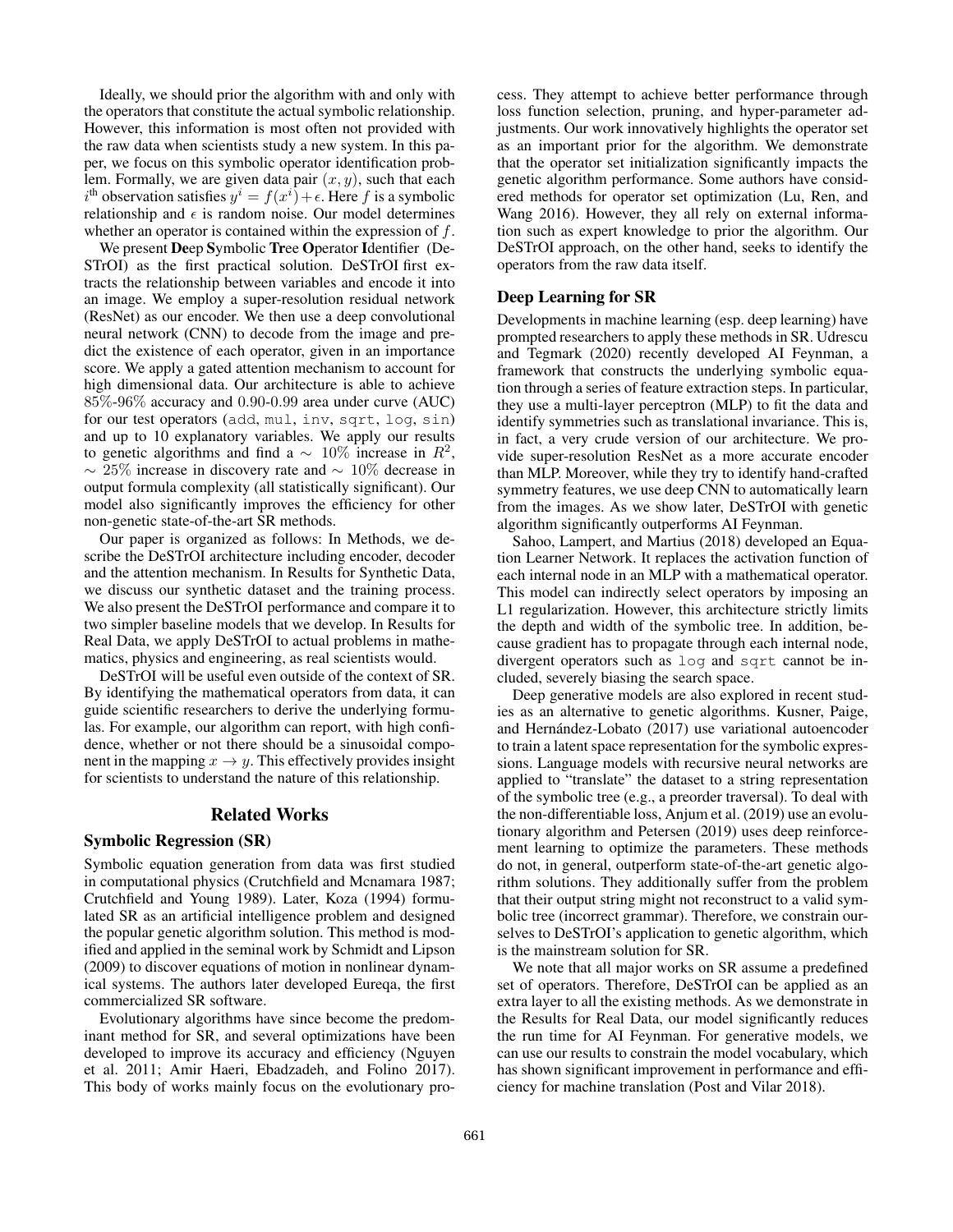

Figure 1: Diagram illustrating the general DeSTrOI architecture. In summary,  $(x, y)$  will be encoded via the super-resolution ResNet as an image that plots the underlying relationship. This encoding is then fed into a deep CNN decoder that predicts  $z_{op}$ .

#### Symbolic Operator Identification

To the best of our knowledge, only Zhong et al. (2018) have studied the symbolic operator identification problem. They proposed DL-GEP, a method that attempts to identify operators from a line plot of the data. Some important limitations of their work that we have addressed in our model are:

- DL-GEP only works for univariate data, whereas De-STrOI is applicable for data with arbitrary number of explanatory variables. We have verified that it achieves sound test performance for up to 10 explanatory variables. Note that most real scientific problems are multivariate.
- The core DL-GEP mechanism crucially relies on synthetically generated line plots. It is unclear how these plots get produced from discrete data (e.g., no description of interpolation method). We, instead, provide a well-defined encoder to generate an image for each relationship.
- DL-GEP fails to (significantly) outperform baseline genetic algorithm. (It has better performance for some instances and worse for others. The authors have not included a statistical evaluation.) DeSTrOI gives significantly better results on a variety of metrics.

## Deep Learning for Computer Vision

Our model leverages tools and techniques from learningbased computer vision. Super-resolution seeks to recover a high resolution image from a low resolution sample. The state-of-the-art models provide solutions using ResNet (Lim et al. 2017; Yu et al. 2018) and generative-adversarial networks (GAN) (Ledig et al. 2017). To our knowledge, superresolution has not appeared in SR literature. We choose the ResNet architecture as our encoder because of its lower reliance on sample size. Furthermore, We utilizes a deep CNN for our decoder. Our model is modified from the VGG architecture developed by Simonyan and Zisserman (2015).

#### Multiple Instance Learning (MIL)

Our model employs MIL to address higher dimensional data. This technique, first explored by Dietterich, Lathrop, and Lozano-Pérez (1997), pools an unordered bag of instances and predicts a label for the bag. Our model design is inspired by MIL's success in medical imaging. Ilse, Tomczak,

and Welling (2018) have implemented deep attention-based MIL to detect a cancer site from multiple medical scans. We innovatively leverage this mechanism to aggregate different projections of a multi-dimensional dataset.

#### Methods

Our Deep Symbolic Tree Operator Identifier (DeSTrOI) predicts whether some mathematical operator (add, log, sin, etc.) exists in a symbolic relationship  $f$  given a pair of data  $(x, y)$  that satisfy  $y^i = f(x^i) + \epsilon$  ( $\epsilon$  is a random noise term). Each input  $x^i \in \mathbb{R}^k$  is an observation vector for the k explanatory variables, and the output  $y^i \in \mathbb{R}$  corresponds to the response variable. For every operator op, we assign a label  $z_{op}$  to indicate whether it exists within f. For example, for the relationship  $y = \sin(x_1\sqrt{1/|x_2|})$ , we would have  $z_{\text{add}} = 0$ ,  $z_{\text{sin}} = 1$ ,  $z_{\text{sqrt}} = 1$ , etc. For  $k = 1$ , operator selection does not have significant impact for SR (Zhong et al. 2018). Therefore, we will focus on the harder task of  $k \geq 2$ .

We use the encoder-decoder paradigm to develop our model. A general diagram of our model architecture is shown in Figure 1. For each relationship  $f$ , the encoder outputs an image (a plot of  $f$ ). Specifically, we construct a grid of points in the explanatory variable space  $\mathbb{R}^k$  for a particular cubic region. With  $(x, y)$  as input, our encoder predicts the value of y at each point on the grid. The result will be a single channel  $k$ -d image. As an example, the (ground truth) plot of  $y = \sin(x_1\sqrt{1/|x_2|})$  is shown in Figure 2a. Our encoder model will attempt to reconstruct this plot using  $(x, y)$ . We then use this visual representation of the relationship to predict  $z_{op}$  via the decoder model.

We use a super-resolution ResNet as encoder and a deep CNN as decoder. We further apply a gated attention mechanism for higher dimensional data (explained in the subsequent sections). Ultimately, we apply our results as a prior for SR using genetic algorithm. We probabilistically include each operator based on its predicted importance. This significantly accelerates the discovery of the underlying formula.

#### Super-Resolution Encoder

For a data pair  $(x, y)$ , we first generate a naive image encoding: We divide the cubic region in  $\mathbb{R}^k$  into a grid of cells. We assign a value for each cell as the average  $y$  value of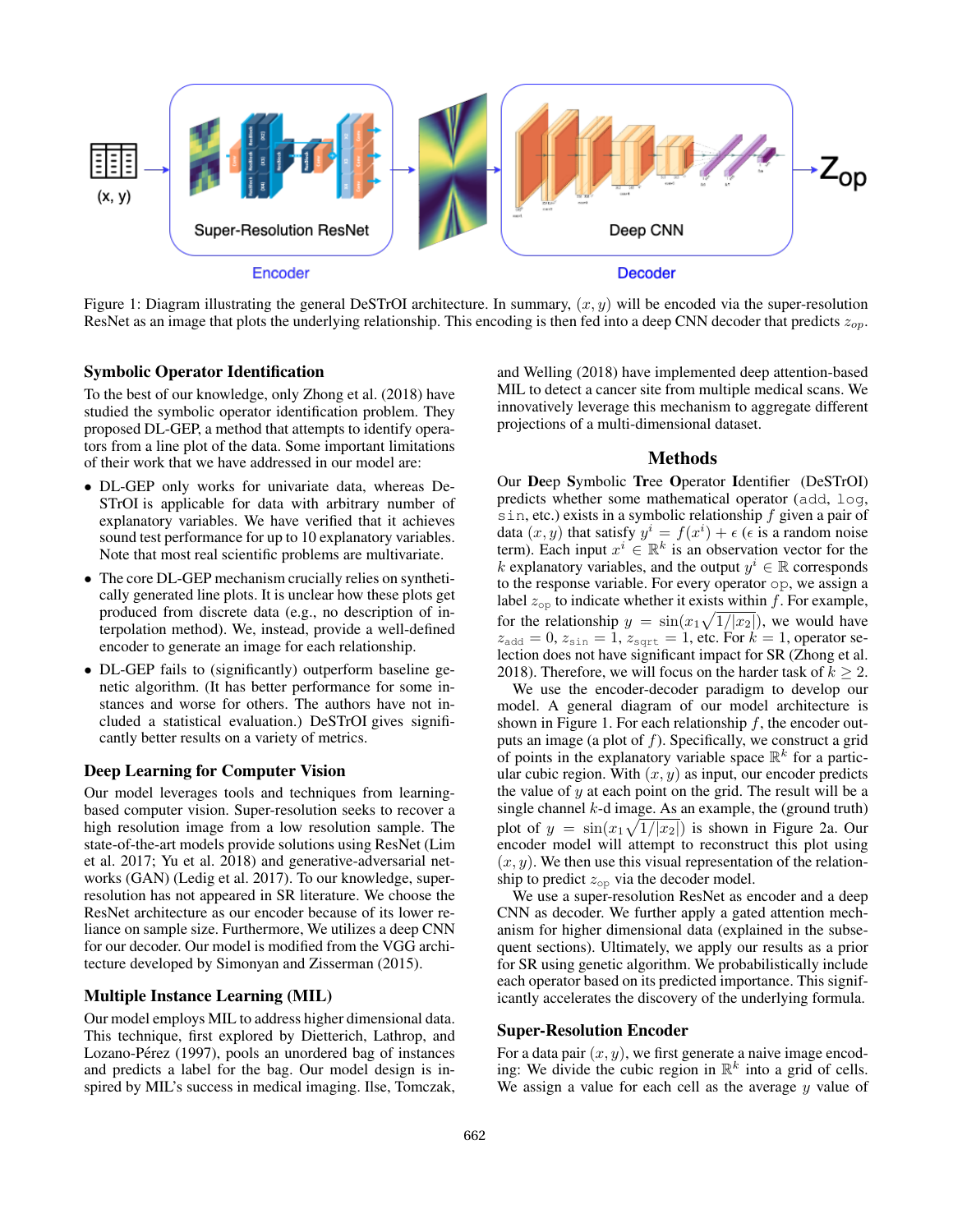

Figure 2: Encoding images for  $y = sin(x_1\sqrt{1/|x_2|})$ . Parenthesized values are reconstruction MAE.

data points within this region. For cells that does not contain a data point, we interpolate its value by averaging the values of its immediate neighbors. To account for adjacent cells without enclosing data points, we sweep through the grid a number of times and iteratively recompute the averages.

For our example function  $y = \sin(x_1\sqrt{1/|x_2|})$ , this naive encoding is shown in Figure 2b. In comparison to the ground truth, it is noisy and discontinuous, especially around  $x_2 =$ 0. These will be very problematic for our CNN decoder.

To fix this, we apply a modified enhanced deep superresolution network (EDSR) (Lim et al. 2017) that removes the noise and increases the resolution of the naive encoding. EDSR is composed from a series of 8 residual blocks. Each block contains 2 convolutional layers with 64 filters. We train this model using the mean absolute error (MAE) loss. The output encoding for our example function is illustrated in Figure 2c. The noisy regions in the naive encoding is properly smoothed and MAE is almost halved.

An alternative encoding method is to train a multi-layer perceptron (MLP) network to predict the value of each cell. This method is included in the Appendix for reference. For completeness, we have included the MLP encoding for our example function in Figure 2d. In general, super-resolution has much better performance and efficiency.

#### CNN Decoder

Once we have a high quality visual relationship between  $x$ and y, we feed it to our decoder, which predicts the existence of each symbolic operator. For  $k = 2$ , we apply a deep CNN model modified from VGG-16 (Simonyan and Zisserman



Figure 3: Diagram illustrating the gated attention MIL mechanism. Each 2D projection of the data will be separately encoded. Before prediction, their activation will be pooled together according to their attention weights  $\alpha$ 's.

2015). The architecture contains 5 convolution blocks, with 64, 128, 256, 512, 512 filters, respectively. Each block has 2 convolutional layers and 1 max-pooling layer. The output of the last block then propagates through 3 fully connected layers, with 4096, 4096, 1000 neurons, respectively. We use an Exponential Linear Unit (ELU) activation for each kernel since the encoding contains both positive and negative values. We regularize the model with an L2 weight decay and 50% dropouts for the fully connected layers.

We train a different model for each op. These models do not share weights since we do not presume a predefined set of operators. Our model can then be easily extended to incorporate new operators on demand.

### Attention-Based MIL

For a scientific system with more explanatory variables (i.e.,  $k > 2$ ), we construct a new  $(x', y)$  for each pair of explanatory variables by hiding the other variable values. In effect, we project the original  $k$ -d dataset onto each of the orthogonal 2-d planes. For a relationship  $f$ , we now have  $\binom{k}{2}$  sets of data points  $(x', y)$ . We can then leverage multiple instance learning (MIL) to perform the decoding.

As illustrated in Figure 3, our encoder generates a bag of  $\binom{k}{2}$  images. We input them into the original decoder and pool their activation in the last layer before predicting. Suppose the activation vectors are  $\{h_1, \ldots, h_L\}$ . They are aggregated through a gated attention mechanism (Ilse, Tomczak, and Welling 2018):

$$
\boldsymbol{a} = \sum_{l=1}^{L} \alpha_l \boldsymbol{h}_l \tag{1}
$$

a is then used to predict the label for the bag. The  $\alpha_l$  are attention weights calculated from:

$$
\alpha_l = \frac{\exp[\boldsymbol{w}^T(\tanh(\boldsymbol{V}\boldsymbol{h}_l) \odot \sigma(\boldsymbol{U}\boldsymbol{h}_l))]}{\sum_{l=1}^L \exp[\boldsymbol{w}^T(\tanh(\boldsymbol{V}\boldsymbol{h}_l) \odot \sigma(\boldsymbol{U}\boldsymbol{h}_l))]}
$$
(2)

Here  $w \in \mathbb{R}^M$ ,  $V \in \mathbb{R}^{M \times 1000}$  and  $U \in \mathbb{R}^{M \times 1000}$  are trainable parameters. (In practice, we choose  $M = 250$ .)  $\odot$ is element wise multiplication and  $\sigma(\cdot)$  is the sigmoid function. This mechanism learns what makes a projection relevant for the operator prediction task. This is more powerful than simple aggregates (e.g., mean, max).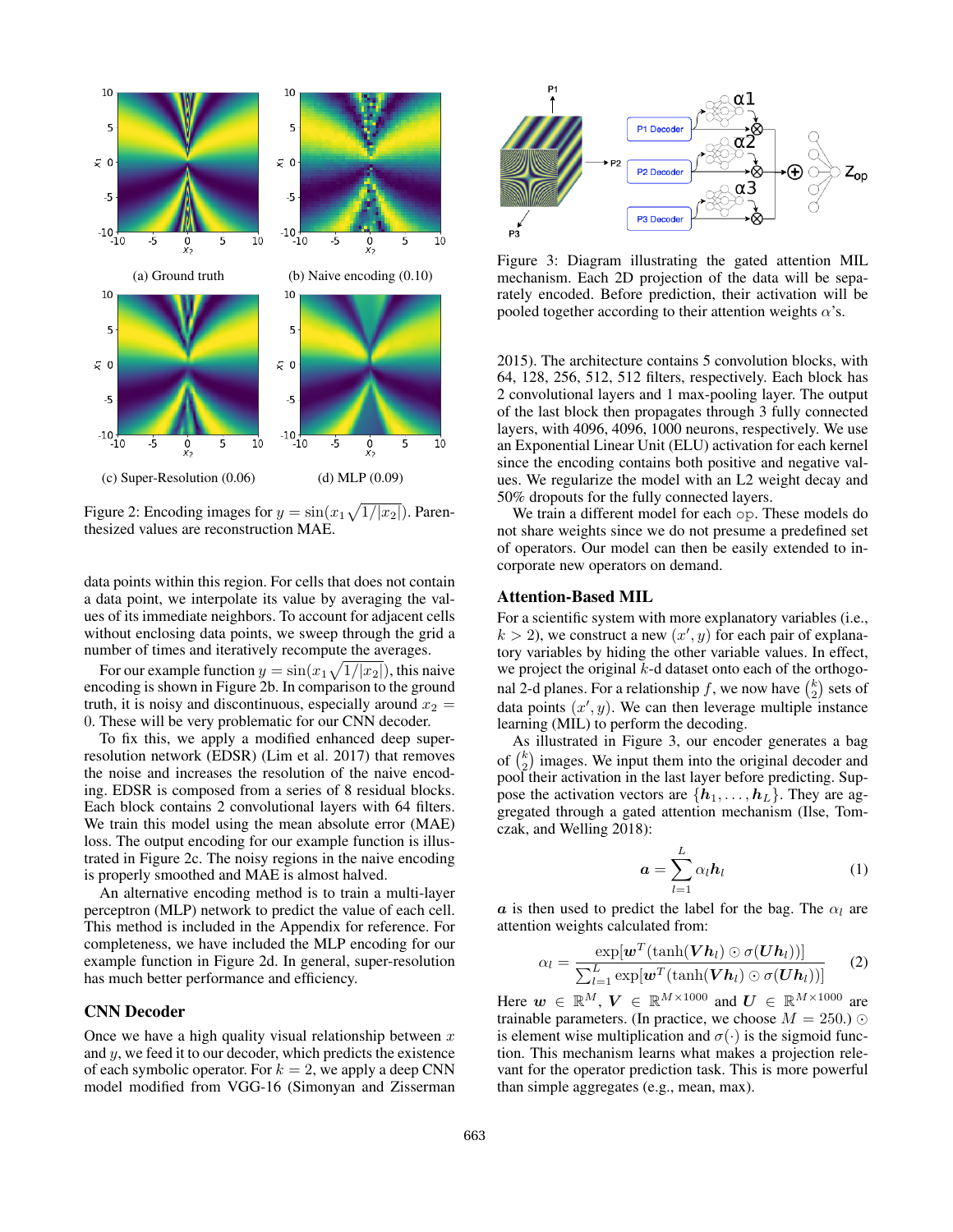# Results for Synthetic Data

DeSTrOI is first trained and tested on our synthetic dataset with randomly generated symbolic trees. Our dataset consists of multiple  $(x, y)$  pairs, each sampled from a different relationship. In the next Results for Real Data section, we will demonstrate the model's applicability in real problems of science and engineering.

### Synthetic Dataset

We generate symbolic trees with minimum depth 2 (e.g.,  $y = \sin(\log(x))$  and maximum depth 4 (e.g.,  $y =$  $sin(log(sin(log(x))))$ ). This corresponds to the complexity of typical symbolic formulas in physical sciences. We select each internal node randomly from the set of six operators: {add, muliply, inverse, sqrt, log, sin}. As discussed before, we can easily extend our model to new operators on demand. The leaf nodes are either randomly selected explanatory variables or random constants in the range  $[-1, 1]$ . We also ensure that the symbolic relationships all have reasonable value ranges. In practice, we exclude instances that give y values exceeding  $\pm 100$  for explanatory variables within [−10, 10]. Moreover, we add random Gaussian noise  $\epsilon \sim \mathcal{N}(0, 0.01)$  independently to each y to emulate the inherent imprecision in real data. A more detailed description of data generation is included in the Appendix. As shown in Table 1, our simulation scheme gives relatively balanced class labels for each of the operators. We randomly split the dataset into 80% for training, 10% for early-stopping, and 10% for testing.

#### Baseline Models

Since we are working on the novel operator identification task, there are no established baselines. We present two simple and intuitive baseline models to benchmark the performance of DeSTrOI.

• Genetic Algorithm (GA). A natural predictor to use is to directly perform genetic algorithm. We use the entire set of 6 operators for each symbolic relationship and predict based on whether the best-performing instance contains a given operator. We use the GPLearn software package that provides a sophisticated genetic algorithm for  $SR^{-1}$ . In addition to the low accuracy, GA has a few drawbacks as a predictor: 1) It does not provide a confidence level for

| k.   | $\mathcal{D}_{\mathcal{L}}$ | 3    | 5    | 10   |
|------|-----------------------------|------|------|------|
| add  | 0.43                        | 0.42 | 0.42 | 0.42 |
| mul  | 0.42                        | 0.41 | 0.41 | 0.41 |
| inv  | 0.43                        | 0.39 | 0.39 | 0.39 |
| sqrt | 0.59                        | 0.59 | 0.58 | 0.58 |
| log  | 0.55                        | 0.56 | 0.56 | 0.57 |
| sin  | 0.56                        | 0.56 | 0.56 | 0.58 |

Table 1: Class imbalance in our synthetic data set for different k. Values are given in proportion of positive instances.



Figure 4: DeSTrOI accuracy with and without the superresolution encoder. We also show percentage improvement.

the predictions. 2) GA is much more computationally expensive than parametric methods, especially in the testing phase.

• Multi-Layer Perceptron (MLP). We can use an MLP network to predict operator existence. We flatten the set of  $(x^{i}, y^{i})$  pairs for each symbolic relationship into a vector of dimension  $m \times (k+1)$  and use it as the input. (*m* is the number of data pairs.) In our experiment, we use 4 hidden layers each with 2048 neurons. In addition, the model prediction should be invariant under permutation of the input  $(x^{i}, y^{i})$  pairs. To account for this, we augment the data by randomly shuffling the pairs 20 times. At testing time, we average the predicted operator importance scores over all the permutations. Note that this method is much more computation and memory intensive than DeSTrOI.

The baseline performance for  $k = 2, 3$  is shown in Table 2a. For higher  $k$ , these models are infeasible: GA takes too long to converge  $(> 100$  hours) and MLP requires too much memory ( $> 100$ GB). Observe that both baselines yield insufficient accuracies to be useful for real life applications.

# DeSTrOI

The accuracy of our model on a held-out testing set is shown in Table 2a. The area under curve (AUC) scores are shown in Table 2b. DeSTrOI significantly outperforms the baseline methods for all the operator types and number of independent variables. On average, we obtain 91% accuracy and 0.96 AUC. Such a high performance suggests that DeSTrOI is reliable for real scientific problems. Comparatively, sin and log predictors are the most accurate while inv is the hardest to predict. The experiment also verifies that our architecture is robust against image orientation and rescaling (More details in Appendix).

We further verify our model by removing the encoder component. In Figure 4, we compare the DeSTrOI accuracy when using the super-resolution encoding vs. the naive encoding. Our super-resolution encoder gives a significant contribution to the performance of our model, especially for higher  $k$  (where the naive encoding is more prone to noise).

<sup>&</sup>lt;sup>1</sup> Stephens, T. 2018. GPLearn: Genetic Programming in Python. URL: https://github.com/trevorstephens/gplearn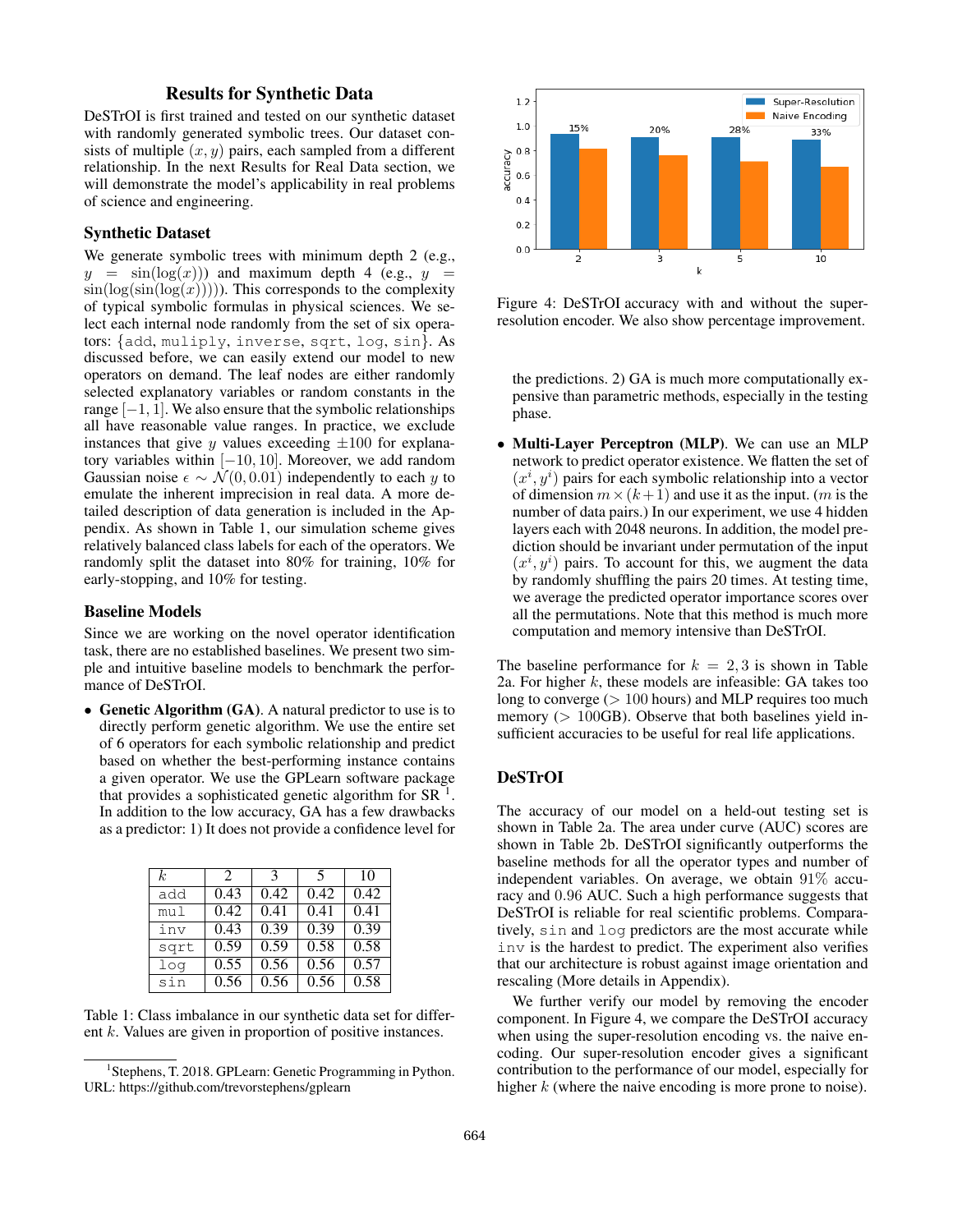| $\kappa$ |                         |                          |                |                         |                          |                |                | 10             |
|----------|-------------------------|--------------------------|----------------|-------------------------|--------------------------|----------------|----------------|----------------|
| Model    | <b>GA</b><br>(baseline) | <b>MLP</b><br>(baseline) | <b>DeSTrOI</b> | <b>GA</b><br>(baseline) | <b>MLP</b><br>(baseline) | <b>DeSTrOI</b> | <b>DeSTrOI</b> | <b>DeSTrOI</b> |
| add      | 0.72                    | 0.65                     | 0.94           | 0.71                    | 0.61                     | 0.91           | 0.91           | 0.90           |
| mul      | 0.73                    | 0.66                     | 0.90           | 0.71                    | 0.57                     | 0.89           | 0.88           | 0.86           |
| inv      | 0.73                    | 0.60                     | 0.88           | 0.70                    | 0.55                     | 0.87           | 0.86           | 0.85           |
| sqrt     | 0.78                    | 0.77                     | 0.91           | 0.79                    | 0.76                     | 0.89           | 0.91           | 0.86           |
| log      | 0.80                    | 0.65                     | 0.96           | 0.77                    | 0.60                     | 0.95           | 0.95           | 0.93           |
| sin      | 0.73                    | 0.73                     | 0.96           | 0.70                    | 0.70                     | 0.96           | 0.96           | 0.92           |
| Average  | 0.75                    | 0.68                     | 0.93           | 0.73                    | 0.63                     | 0.91           | 0.91           | 0.89           |

| (a) Accuracy     |            |                |            |                |                |                |  |
|------------------|------------|----------------|------------|----------------|----------------|----------------|--|
| $\boldsymbol{k}$ | 2          |                |            |                |                | 10             |  |
| Model            | <b>MLP</b> | <b>DeSTrOI</b> | <b>MLP</b> | <b>DeSTrOI</b> | <b>DeSTrOI</b> | <b>DeSTrOI</b> |  |
|                  | (baseline) |                | (baseline) |                |                |                |  |
| add              | 0.71       | 0.97           | 0.58       | 0.96           | 0.96           | 0.96           |  |
| mul              | 0.70       | 0.95           | 0.57       | 0.94           | 0.94           | 0.94           |  |
| inv              | 0.61       | 0.92           | 0.65       | 0.92           | 0.89           | 0.91           |  |
| sqrt             | 0.77       | 0.96           | 0.77       | 0.96           | 0.96           | 0.94           |  |
| log              | 0.73       | 0.99           | 0.72       | 0.99           | 0.98           | 0.98           |  |
| sin              | 0.77       | 0.99           | 0.68       | 0.98           | 0.99           | 0.97           |  |
| Average          | 0.71       | 0.96           | 0.66       | 0.96           | 0.95           | 0.95           |  |

(b) Area Under Curve (AUC)

Table 2: Performance of our models for different operator and k. DeSTrOI significantly outperforms the baseline models. For larger k (i.e.  $k = 5$  and 10), the baseline models are computationally infeasible. In addition, GA baseline does not give a probabilistic score so it does not yield an AUC.

#### Symbolic Regression (SR)

We now apply DeSTrOI to the overarching SR task. We employ the genetic algorithm for SR provided by the GPLearn software. We run the evolution 1) with DeSTrOI (i.e., with each operator probabilistically included based on its predicted importance) and 2) with all 6 operators as the baseline. We use the same hyper parameter settings and measure the SR predictive ability  $(R^2)$ , discovery rate (percentage discovering the true formula) and result complexity (# of internal nodes).

The result after 20 generations is shown in Figure 5. For all  $k$ , DeSTrOI shows (statistically) significantly better performance for all three metrics. That is, our method fits the data more accurately and do so with a more succinct symbolic expression. It also has a much better capability of discovering the true formula. In addition, as shown in detail in the Appendix, DeSTrOI consistently beats the baseline for all number of generations.

#### Results for Real Data

We now seek to apply DeSTrOI to real problems in science and engineering. Our experiments are summarized in Table 4. The formulas are selected to have different  $k$  and combinations of constituent operators. For all experiments, we include the predicted operator importance value in Table 3. We are able to give correct predictions for the majority of cases, except for the two cells marked with asterisks.

We subsequently apply genetic algorithm as described

in the Methods section. Our DeSTrOI-priored algorithm is compared to the baseline where we input all 6 operators. Both algorithms are run for 20 generations with the same hyper-parameters (where both are able to converge). We perform 100 independent trials for each formula. The comparative performance is illustrated in Figure 7. (Detailed statistics are included in the Appendix.) DeSTrOI outperforms the vanilla genetic algorithm for all the metrics. In general, DeSTrOI is able to find a more succinct formula that better describes the data.

Additionally, we apply DeSTrOI to AI Feynman (Udrescu and Tegmark 2020), a non-genetic state-of-the-art method. Our model pre-selects the operators and prunes the search tree for the AI Feynman algorithm. Besides Table 4, we also use AF1, the example formula provided in the AI Feynman publication ( $\sqrt{(x_2 - x_1)^2 + (x_4 - x_3)^2}$ ). As shown in Figure 6, we significantly reduce its run time for all 5 formulas. (Note that AI Feynman is a brute-force method, so we cannot improve its accuracy. The accuracy scores are lower than baseline genetic algorithm and included in the Appendix.)

Simple Harmonic Oscillator (SHO). SHO is a wellstudied phenomenon in classical (and quantum) mechanics. It describes the motion of a massive particle in a quadratic potential (e.g., a ball attached to a spring). We view the time  $t$  and spring strength  $k$  as explanatory variables. We assign the oscillation amplitude constant  $A = 2$ . The visual encoding of this relationship is shown in Figure 8a. Here we use a trick and allow both  $k$  and  $t$  to be negative since De-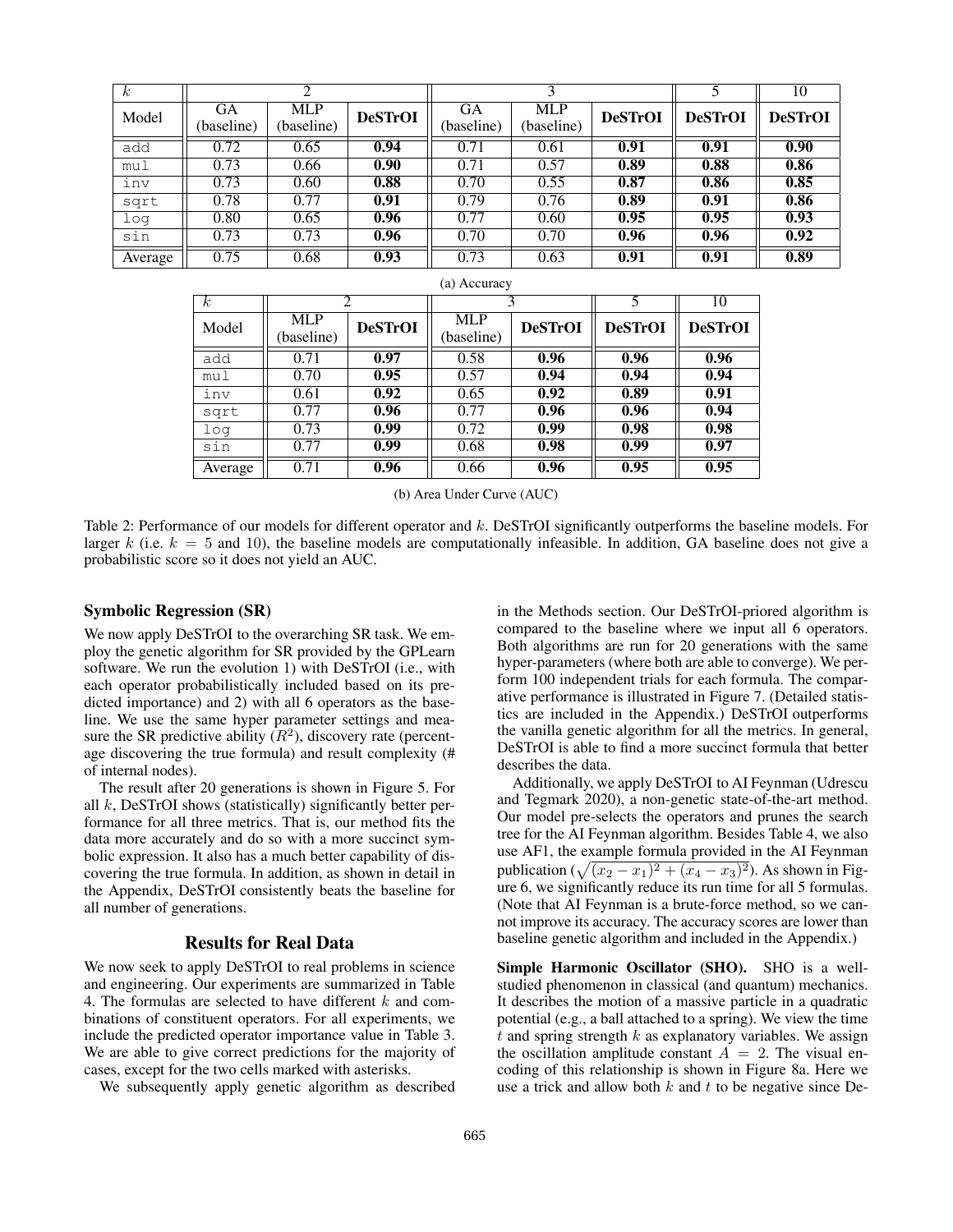

Figure 5: Performance of DeSTrOI as applied to SR vs. baseline. The fittest tree instance at the 20<sup>th</sup> generation is selected. The result is shown for  $R^2$ , discovery rate, and complexity (number of internal nodes). The percentages show the improvement from baseline. Error bars show  $\pm 1$  standard error.

| Experiment  | <b>SHO</b> | <b>HG</b> | <b>FSA</b> | <b>TRE</b> |
|-------------|------------|-----------|------------|------------|
| add         | 0.00       | 0.14      | 1.00       | 0.78       |
| multiply    | 1.00       | 1.00      | 1.00       | 1.00       |
| inverse     | 0.00       | $0.63*$   | $1.00*$    | 0.99       |
| square root | 1.00       | 0.38      | 1.00       | 0.0        |
| log         | 0.00       | 0.94      | 0.00       | 1.00       |
| sin         | 1.00       | 0.30      | 0.08       | 0.01       |

Table 3: Predicted importance of the operators for our experiments. The incorrect predictions are marked with asterisks.



Figure 6: Run time of AI Feynman with and without De-STrOI . We also show the percentage improvement.

STrOI requires a region symmetric around the axes. Negative time can be achieved by a translation (and is inherent for quantum SHO). For  $k$ , we replicate the data from the positive half-plane. In practice, we can always do the same for non-negative explanatory variables. Remarkably, our method discovers the correct formula 73% of the time whereas the baseline only does so 15% of the time.

Isothermal Ideal Gas (IIG). Ideal gas is a model for homogeneous gases. When the gas expands, it transfers heat to the container. Physicists are especially interested in this process under constant temperature (isothermal expansion). The energy transfer depends on temperature  $T$  and volume  $V$ . We assign  $k = 1$  and  $V_0 = 3$ . The visual encoding is shown in Figure 8b and we use the same trick to allow negative  $T$ and  $V$ . Our method discovers the correct formula  $24\%$  of the time whereas the baseline only does so 2% of the time.

Frustum Surface Area (FSA). (Conical) frustum is a geometric object obtained by removing the top of a circular cone. Its lateral surface is a fraction of a ring and its area is prescribed by top radius  $r$ , bottom radius  $R$ , and height  $h$ . We project the data points onto the 3 orthogonal surfaces and the encoding images are included in the appendix.

Tsiolkovsky Rocket Equation (TRE). TRE is a fundamental result in modern aerospace engineering. It predicts the final velocity  $v_f$  of an ideal rocket after it exhausts its propellant.  $v_i$  is the initial velocity;  $m_i$  and  $m_f$  are the initial and final masses;  $q$  is the gravitational acceleration impeding the rocket and  $t$  is the travel time. We project the data points onto the  $\binom{5}{2} = 10$  orthogonal surfaces and the encoding images are included in the appendix. Two of the most representative projections and their attention values are plotted in Figure 9. We can verify that our attention mechanism works properly. DeSTrOI assigns a large weight for inv to the image on the left which involves  $m_f$ . The image on the right is less informative and therefore little attention is assigned.

# Conclusion and Future Work

For decades, researchers have tried to automate the discovery of symbolic laws. In this paper, we identify the symbolic operator identification problem as a core bottleneck for classical SR. We present DeSTrOI, a computer-vision-based deep learning architecture that encodes the data into images and accurately identifies the underlying operators. As a powerful prior, DeSTrOI significantly improves the performance of SR for both synthetic data and real scientific problems. From raw observation data, we are able to discover symbolic laws that are more accurate and succinct. We also converge on the true formula much more frequently. Note that DeSTrOI can also serve as a prior for human. Our predicted operator importance may inspire physicists and mathematicians on how to proceed with searching for a symbolic law.

Recently, there are ongoing projects for SR using deep generative models (Petersen 2019). Post and Vilar (2018) have shown that a constrained vocabulary can give better performance and beam search efficiency for natural language generation. As a potential next step, we can use De-STrOI to constrain the vocabulary for the generative models for SR. Furthermore, we will apply DeSTrOI to open prob-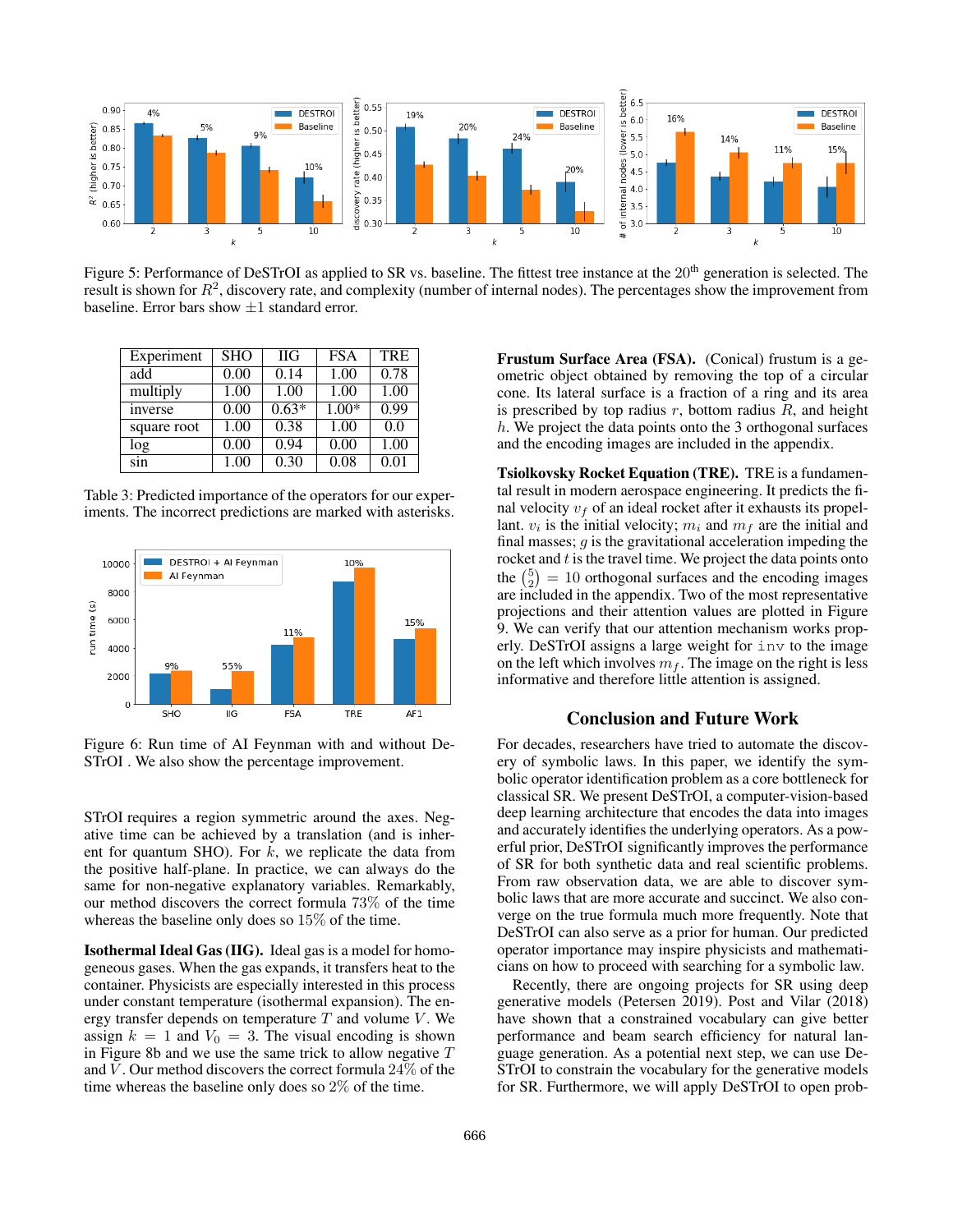| Experiment | Formula                            |  | Operators              | # of Constants | Domain                |
|------------|------------------------------------|--|------------------------|----------------|-----------------------|
| <b>SHO</b> | $x = A \sin(\sqrt{kt})$            |  | $\{mul, sqrt, sin\}$   |                | (Quantum) Mechanics   |
| ПG         | $\delta E = kT \ln(V/V_0)$         |  | $\{mul, inv, log\}$    |                | Thermodynamics        |
| <b>FSA</b> | $A = \pi(r+R)\sqrt{(r-R)^2 + h^2}$ |  | $\{add, mul, sqrt\}$   |                | Geometry              |
| <b>TRE</b> | $v_f = v_i \ln(m_i/m_f) - gt$      |  | $add, mul, inv, log\}$ |                | Aerospace Engineering |

Table 4: Summary of our experiment formulas. We select a variety of equations with different k and combinations of operators.



Figure 7: Performance of DeSTrOI as applied to the experiments vs. baseline. The fittest tree instance at the  $20<sup>th</sup>$  generation is selected. The result is shown for  $R^2$ , discovery rate, and complexity (number of internal nodes). The percentages show the improvement from baseline. Error bars show  $\pm 1$  standard error. (Discovery rate for the more complex FSA and TRE formulas are all 0 and thus omitted.)



Figure 8: Encodings for SHO and IIG. We take all explanatory variables from -10 to 10.  $(A = 2, k = 1, V_0 = 3)$ 

lems in science and engineering and potentially provide interesting results for the scientific community.

# Acknowledgments

This work is partially supported by Columbia University's Alliance Program Grant.

# References

Amir Haeri, M.; Ebadzadeh, M. M.; and Folino, G. 2017. Statistical genetic programming for symbolic regression. *Applied Soft Computing* 60: 447 – 469. ISSN 1568-4946. doi:https://doi.org/10.1016/j.asoc.2017. 06.050. URL http://www.sciencedirect.com/science/article/ pii/S1568494617303939.

Anjum, A.; Sun, F.; Wang, L.; and Orchard, J. 2019. A Novel Continuous Representation of Genetic Programmings using



Figure 9: Two of the (projected) encoding images of the TRE function. We take all variables from -10 to 10. The bar plot shows the predicted attention weights for each image.

Recurrent Neural Networks for Symbolic Regression. *CoRR* abs/1904.03368.

Crutchfield, J. P.; and Mcnamara, B. S. 1987. Equations of motion from a data series. *Complex Systems* 452.

Crutchfield, J. P.; and Young, K. 1989. Inferring statistical complexity. *Phys. Rev. Lett.* 63: 105–108. doi:10.1103/ PhysRevLett.63.105. URL https://link.aps.org/doi/10.1103/ PhysRevLett.63.105.

Dietterich, T. G.; Lathrop, R. H.; and Lozano-Pérez, T. 1997. Solving the multiple instance problem with axis-parallel rectangles. *Artificial Intelligence* 89(1): 31–71. ISSN 0004- 3702. doi:https://doi.org/10.1016/S0004-3702(96)00034-3.